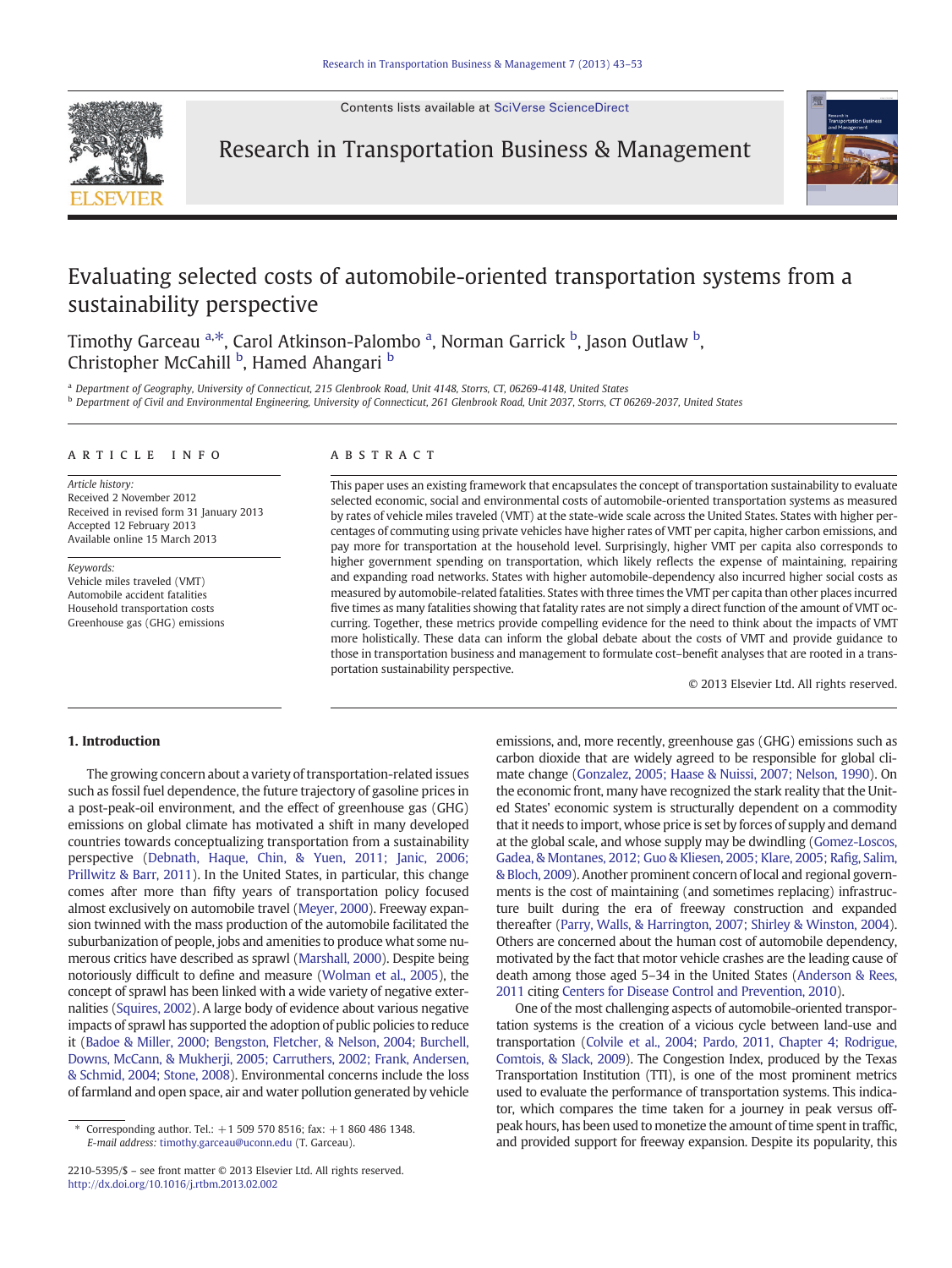metric is rather limited because it captures only one aspect of a transportation system—the time spent in traffic [\(Cortright, 2010\)](#page--1-0). New freeways tend to induce demand which produces rather than relieves congestion [\(Noland & Lem, 2002\)](#page--1-0). The resultant expansion of the transportation network has enabled development to take place at more distant locations which has resulted in people having to drive more to access the same places. In the United States, drivers accumulate approximately three billion miles each year—a twelve-fold increase from 1945—accruing more of what [Kooshian and Winkelman \(2011\)](#page--1-0) have described as "empty miles" [\(U.S. Department of Transportation, Federal Highway](#page--1-0) [Administration, U. S. DOT FHWA, 2012](#page--1-0)).

Fundamentally rethinking the objective of transportation policy in the United States so that it prioritizes the creation of accessibility for people rather than providing mobility for vehicles is not new. Well before the national freeway system expanded across the United States, social commentators such as [Jane Jacobs \(1961\)](#page--1-0) and [Lewis Mumford](#page--1-0) [\(1963\)](#page--1-0) raised concerns about the damage that freeway construction could inflict on the fabric of cities. Their ideas have been embraced by proponents of new urbanism who promote the creation and restoration of diverse, walkable, compact, vibrant, mixed-use communities composed of the same components as conventional development, but assembled in a more integrated fashion, in the form of complete communities. These contain housing, work places, shops, entertainment, schools, parks, and civic facilities essential to the daily lives of the residents, located within easy walking distance of each other. New Urbanists also promote the increased use of trains and light rail rather than the creation of more highways and roads [\(Calthorpe, 1993; Congress](#page--1-0) [for the New Urbanism, 2001](#page--1-0)). The interrelationship between transportation and land-use is also a prominent theme in many smart growth and sustainable development policies that have been adopted at regional, state-wide, and local scales [\(Bengston et al., 2004; Carruthers, 2002;](#page--1-0) [U.S. EPA, 2012b\)](#page--1-0). While many subtle and not so subtle differences exist between these emerging planning paradigms [\(Talen, 2005\)](#page--1-0), all of these approaches rest upon the fundamental idea that transportation needs to be considered in a broad context instead of the rather compartmentalized approaches to public policy where one agency deals with transportation policies, and other agencies deal with impacts of that transportation policy, such as air and water pollution.

The federal government in the United States has recently acknowledged that policies relating to transportation, housing, and the environment need to be integrated across multiple government agencies ([U.S.](#page--1-0) [EPA, 2012a](#page--1-0)). The emphasis on Sustainable Communities by the US Department of Transportation (DOT), Housing and Urban Development (HUD) and Environmental Protection Agency (EPA) that focuses on issues of transportation and sustainability is one sign of the first tentative steps being taken to reframe transportation in a broader context. Some have pointed out that the concept of sustainability, as it is currently posed, is still somewhat nebulous [\(Blanco, 2012; Dixon & Fallon,](#page--1-0) [1989; Drexhage & Murphy, 2010; Stirling, 1999](#page--1-0)). While true, the fact remains that this discussion of sustainability signals an important change in focus at the federal level.

In response to this changing discourse, researchers have expanded efforts to develop approaches to measure the broader impacts of transportation that are implied by the terms sustainability and livability [\(Centre for Sustainable Transportation \(CST\), 2005; Ewing, 1995;](#page--1-0) [Litman, 2012; Mihyeon & Amekudzi, 2005; Zheng, Atkinson-Palombo,](#page--1-0) [McCahill, O'Hara, & Garrick, 2011](#page--1-0)). In this paper, the framework for transportation sustainability created by [Zheng et al. \(2011\)](#page--1-0) is utilized as the theoretical foundation for quantifying and comparing three considerations of costs associated with VMT (one for each of the three domains of sustainability—economy, society, and environment) using data at the state-wide scale across the United States. It is important to mention that although methods do exist to express impacts such as deaths associated with traffic fatalities and GHG emissions in monetary terms, data in this paper are presented in their original units because these are compelling reflections of VMT impacts in their own right. In addition, it is also pertinent to point out that the indicators used in this paper are not the only possible indicators for each domain. Rather, there are many other economic, social and environmental impacts that could be measured and will hopefully be incorporated into future research.

The data highlight the very important point that, despite resistance to target VMT for reductions (e.g. [Moore, Staley, & Poole, 2010](#page--1-0)), VMT incurs costs in all three domains of sustainability. Whether or not these costs are sufficiently high to generate broad-based support for investment in alternative policies is for the public to decide. The goal of this paper is to present the data so that it can be used in the public debate about the costs associated with transportation policies that support further expansion, or conversely, contraction of VMT. The core questions to be answered by this paper are: how do VMT and level of automobile-dependence interrelate, what are some of the costs associated with VMT, and how do they vary across states with different levels of VMT/automobility? While VMT growth has tapered off in the United States, the findings may be of use to transportation policy-makers elsewhere in the world, especially in those places where VMT is expanding.

The remainder of the paper comprises three additional sections containing a literature review which provides the foundation for discussing the role of VMT in the transportation sustainability debate; the data, including analysis and results; and a discussion of our findings that focuses on their implications for managerial practice and contributions to the scholarly debate about transportation sustainability.

#### 2. Literature review

In this review, the various strands of literature are woven together to provide a very brief narrative of how transportation policy has emerged and evolved from the beginning of the automobile era until the present day. In the interest of space, a broad picture is painted that will hopefully provide a concise background of how and why transportation sustainability has become prominent in contemporary policy debates, and why the amount of VMT and its costs are foundational to these debates.

#### 2.1. The automobile era and trajectory of VMT

The automobile era in the United States was enabled by the combination of mass production of the automobile, the Servicemen's Readjustment Act of 1944 that provided low interest, zero down payment home loans for servicemen returning from WWII, the Housing Act of 1949 that enabled the Federal Government to spend \$13.5 billion on urban redevelopment and slum clearance between 1953 and 1986, and the 1956 Federal Highways Act that launched the construction of a national interstate network comprised of 47,182 miles of roadways as of 2010 (U.S. DOT, FHWA, Offi[ce of Highway Policy Information, 2011\)](#page--1-0). Since 1945, the vehicle ownership rate in the United States has risen steadily from 222 per 1000 people to 828 per 1000 people, as of 2009 [\(U.S. Department of Energy \(DOE\), 2010\)](#page--1-0). A fleet of approximately 240 million vehicles in the United States (as of 2010) cover almost three trillion miles a year, a quarter of which takes place on the interstate system [\(U.S. DOE, 2012](#page--1-0)). From 1945, VMT per capita has more than quadrupled from 1650 to just below 10,000 as of 2010, outstripping the growth in vehicle ownership rates. The rate of growth of VMT per capita has varied over time. An overall upwards trend has been punctuated with sharp periods of decline corresponding to recessions, particularly those associated with the first and second oil shocks in 1973–74 and 1979–80 (see [Fig. 1](#page--1-0)). Growth rates have declined over the decades from an average of 4.3% from 1945 through the end of the seventies, to 2.3% in the eighties, 1.7% in the nineties, and barely any growth during the 2000s (0.1% from 2000 through 2010). Some suggest that this tapering off in VMT growth indicates that a peak level of car mobility may have been achieved [\(Millard-Ball & Schipper, 2011](#page--1-0)). Other explanations include higher gasoline prices, the global recession of 2007, and the aging of the population [\(Currie & Phung, 2008; Metz, 2012\)](#page--1-0). Evidence is